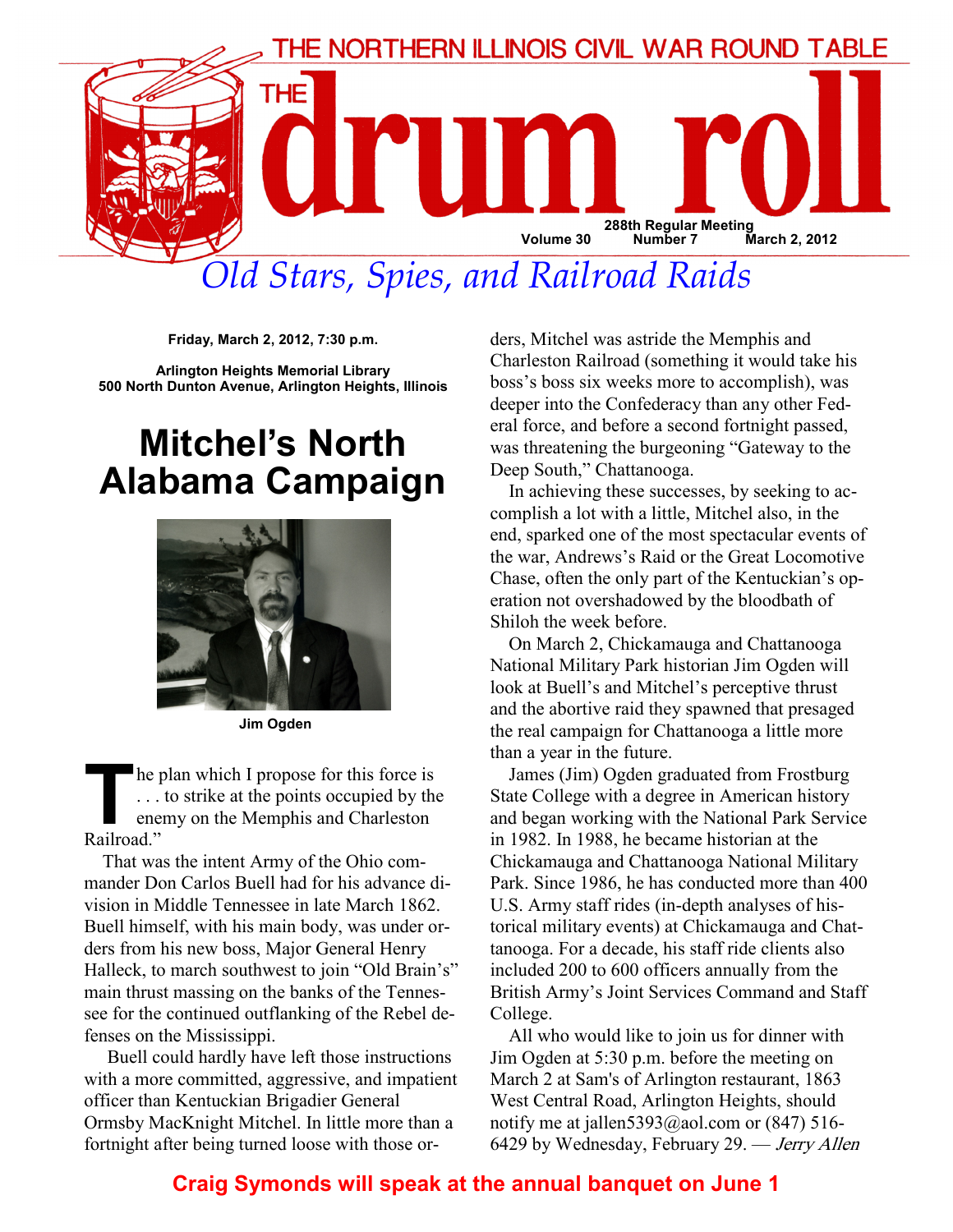# Too Late for Vindication?

#### By Tom DeFranco

long with the postwar Sickles vs. Meade<br>and Longstreet vs. Jubal Early/William<br>Pendleton "sunrise orders" controversies<br>at Gettysburg and the cashiering of Fitz John Por and Longstreet vs. Jubal Early/William Pendleton "sunrise orders" controversies at Gettysburg and the cashiering of Fitz John Porter for allegedly disobeying orders during the second Manassas campaign, the firing of Major General Gouverneur K. Warren was one of the most contentious squabbles of the postwar between erstwhile brothers-in-arms. It involved Major General Philip Sheridan's allegation that Warren,

then commanding the Federal Fifth Corps, did not act with sufficient alacrity in support of his cavalry forces at a road junction known as Five Forks. On February 3, 2012, Paula Walker addressed the Northern Illinois Civil War Round Table regarding this controversy.

After building a good reputation on the heels of his Gettysburg activities, where he was credited with positioning Strong Vincent's brigade on Little Round Top in a most dire emergency, Warren was eventually given command of the Army of the Potomac's Fifth Corps. In this post, at the Battle of the

Wilderness, Warren first ran afoul of the habitually impatient Lt. General Ulysses Grant.

An attack the Fifth Corps was supposed to begin at mid-morning of May 5 didn't start until early afternoon. This delay, despite some extenuating circumstances and mitigating factors, lowered Warren's esteem in the eyes of the new hierarchy of the eastern Union army. Meanwhile, Sheridan's own past reveals a few blemishes in his career in the wartime army, thus far.

He arguably performed well at Perryville and Stones River. At Chickamauga, there was some question as to the whereabouts of his infantry di-Page 2 drum roll, March 2012

vision during the Confederate breakthrough that routed two-thirds of the Federal Army of the Cumberland. Two months later, at Chattanooga, he must have impressed Grant with his conduct during the charge up Missionary Ridge. This action led to Sheridan's commanding all the cavalry in the eastern theater.

Again, his performance was mixed. He was not impressive at the Wilderness. He lost the Battle of Trevilian Station tactically (despite a numerical

> superiority of approximately 9,300 horsemen to 6,800 Confederate cavalrymen) and in his larger mission either to destroy the Virginia Central Railroad or to link up with David Hunter's forces in the Shenandoah Valley. While facing Jubal Early's army in the Valley he was generally successful, including a dramatic, but close-run victory at Cedar Creek in the autumn of 1864.

> It is now the end of March, beginning of April 1865. The breakthrough ending the war's longest siege is about to occur, with the possibility of finally ending four years of misery. Sheridan was

tasked by Grant to sever the connections between the South Side Railroad and the Army of Northern Virginia. The combination of nasty weather and a prompt response by Robert E. Lee checked Little Phil's move. Grant promised him reinforcements in the form of the Fifth Corps.

Typical of warfare before the age of radios, a series of conflicting orders came into Warren's headquarters. The net effect was that a specific division (Griffin's) that Warren was ordered to send to Sheridan would have to move through two other divisions to get to its destination. Warren overrode the order, sending Ayres's division, but



Major General Gouverneur K. Warren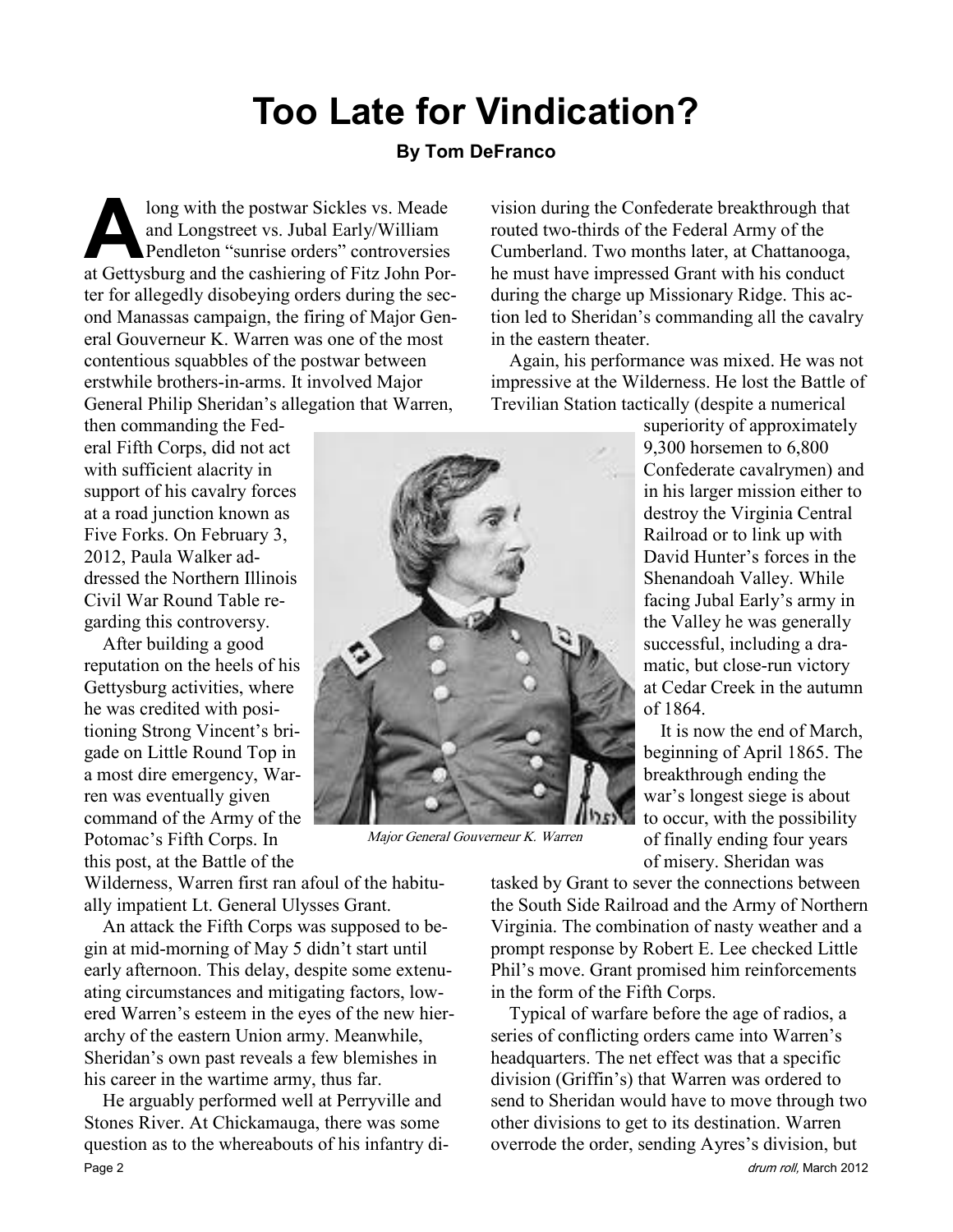they also encountered severe delays. Needless to say, an impatient, angry Sheridan would take great pains to get his way for the delay. The target of his wrath was Warren, who was relieved of command of the Fifth Corps by Sheridan.

The problem with this action is that it was not within Sheridan's jurisdiction to relieve a corps commander. Corps commanders and above were to be relieved only by members of the political administration. However, Sheridan had a lot of clout within the army chain of command, and Grant backed him. By January 1880 a Court of Inquiry convened — one that Warren eagerly sought to clear his name.

Three principal reasons were given for his having been relieved. The first was that Warren failed to act promptly on the night of March 31 to move to the Dinwiddie Court House. The second charge was that he had deployed too slowly on April 1 for the planned flank attack at Five Forks. The third was that he failed to exercise effective command control during the attack.

Finally, on November 21, 1882 (three years to the date that Warren had met with President Hays to request the proceedings), the findings of the court were published. The results were as follows: 1) It was not practicable for Warren to have marched his corps to Dinwiddie Court House in the time allotted by Sheridan (although Warren could have moved faster than he did); 2) there was no undue delay in deployment; and 3) Warren's leaving the one division (Ayres's) to direct Crawford's and Griffin's was justified. The sad irony in all this was that Gouverneur K. Warren would never see his name cleared. He died of liver failure on August 8, 1882.

I sincerely thank Paula Walker, on behalf of the Northern Illinois Civil War Round Table, for an enlightening presentation.

#### In Memoriam

Word has been received of the loss of two of our members. Former member William G. Grice passed away on Sunday, January 15, 2012, in Poteau, Oklahoma. John R. Herman, Sr., passed away Thursday, January 19, 2012, in Arlington Heights. Our condolences go out to their families.

### March Events

March 7, Lake County Civil War Round Table. Doug McFall will speak on the First Wisconsin Cavalry and Camp Harvey.

March 9, Civil War Museum, Kenosha, WI. David Wigers will speak on the Legacy of Lincoln in Wisconsin and Illinois, 12 noon. Free program sponsored by the Milwaukee Civil War Round Table and the Iron Brigade Association.

March 9, Chicago Civil War Round Table. A. Wilson Greene will give the Nevins-Freeman Address on the Bermuda Hundred Campaign.

March 13, McHenry County Civil War Round Table. Ed Urban will speak on Pea Ridge.

March 16, Salt Creek Civil War Round Table. Dan Van Haften will speak on Abraham Lincoln and the Structure of Reason.

March 17, Civil War Museum, Kenosha, WI. Russ Horton and Jeff Kollath from the Wisconsin Veterans Museum will speak on Wisconsin's Irish Regiment, 1 p.m. Free program sponsored by the Milwaukee Civil War Round Table and the Iron Brigade Association.

March 20, Clarinda Cady chapter of Questers. William Hinchliff will speak on the Civil War in Chicago at the Barrington Area Library, 10 a.m.; \$10 donation requested for the restoration of Cady Cemetery in Inverness. Coffee will be served at 9:30 a.m.

March 24, Civil War Museum, Kenosha, WI. Second Annual Civil War Expo, 11 a.m.–4 p.m. Living history groups will offer information about their programs and interpretation. There will be living history presentations at various locations throughout the day. Free program presented in conjunction with the Historical Timekeepers.

March 25, Civil War Museum, Kenosha, WI. Mike Eckers will talk about the 2nd Wisconsin and 2nd Minnesota infantry regiments during the Civil War, 1 p.m. Free program sponsored by the Milwaukee Civil War Round Table and the Iron Brigade Association.

March 27, Civil War Museum, Kenosha, WI. Mark Pohlad, art history professor from DePaul University, Chicago, will discuss Abraham Lincoln's image in art and how it changed to reflect the nation's outlook, 6:30 p.m.; \$15, \$10 for the Friends of the Museums; advance registration required.